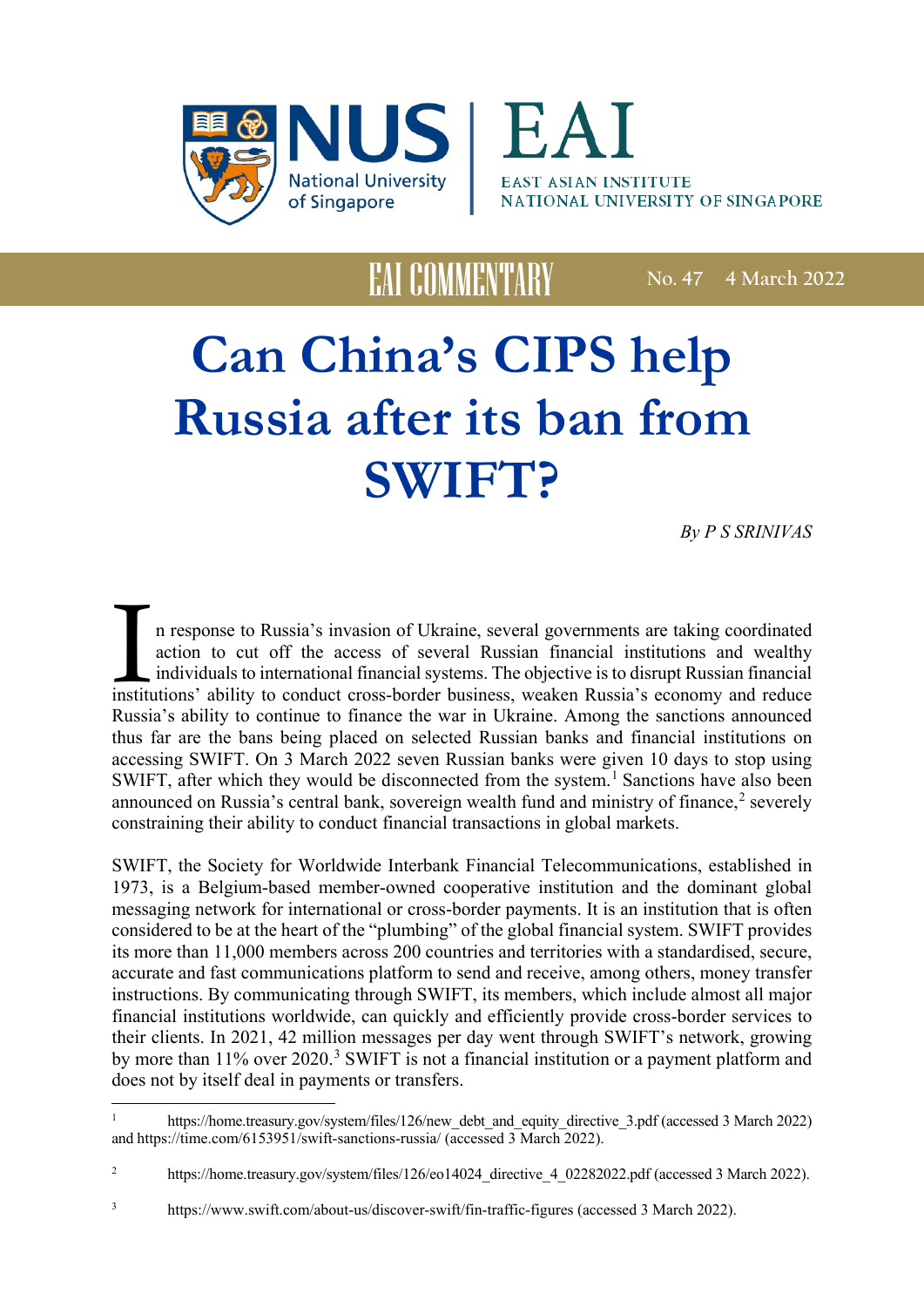Banning Russian financial institutions from accessing SWIFT significantly limits their ability to undertake international financial transactions and therefore has the potential to impose "…..severe economic costs that will have both immediate and long-term effects on the Russian economy and financial system". [4](#page-1-0) While some Russian banks and financial institutions had been under sanctions since 2014 when Russia annexed Crimea, the inclusion of the Russian central bank, its sovereign wealth fund and its ministry of finance in the current round of sanctions significantly expands their scope. Nearly half of the Russian central bank's reserves were held in investments in Euro and the US dollar (as of 30 June 2021) and nearly three quarters were geographically located in investments in countries that have imposed sanctions on Russia. [5](#page-1-1) About a fifth of Russian reserves are in gold that is physically located in Russia and any trading in this component of its reserves is also likely to be impacted by the sanctions. Russia's inability to easily access a large share of its nearly \$630 billion foreign exchange reserves, due to the sanctions on its central bank, will undoubtedly impose large immediate economic costs and could have significant long-term effects on the Russian economy and financial system.

Given this situation, therefore, Russia could be looking for alternatives to SWIFT. At least two immediately come to mind. The first is Russia's own answer to SWIFT, the six-year old SPFS (Sistema Peredachi Finansovykh Soobscheniy, the Financial Message Transfer System of the Bank of Russia), created after sanctions were imposed on Russia after its annexation of Crimea in 2014. This system currently has about 400 users, mostly Russian financial institutions, and about a dozen foreign banks from countries such as China, Cuba, Belarus, Tajikistan and Kazakhstan. According to the Russian data, the SPFS accounted for 17% of all Russian international payment messages in 2020. [6](#page-1-2) While the governor of Russia's central bank has recently announced<sup>[7](#page-1-3)</sup> that SPFS is now open to more international participants, there is unlikely to be a stampede of major foreign financial institutions wanting to join. First, joining the SPFS now could potentially be construed by the United States, Europe and other sanctioning countries as financial institutions trying to help Russia evade sanctions. This could lead to those financial institutions being subject to secondary sanctions such as being banned from SWIFT themselves. Second, there are currently just a few countries represented in the SPFS. Third, the SPFS supports ruble-based transactions and it is unclear how many international market participants would want to settle their transactions in ruble, especially in the current environment.

The second alternative to SWIFT for Russia is China's Cross-Border Interbank Payment System (CIPS) for RMB-based payments settlement. Russia has over 13% of its foreign exchange reserves in RMB, its largest exposure to any single country. Since 2014, Russia has steadily reduced its dollar share of its reserves, and switched more to gold, RMB and Euro. China and Russia have also articulated their strategic partnership at the highest levels, including at the recent Winter Olympics in Beijing. Thus, trying to use China's CIPS in the face of the SWIFT ban would be logical for Russia. China has been making efforts to internationalise the RMB since the 2008 global financial crisis and CIPS is an integral part of China's plans to have more global financial transactions settled in RMB. Therefore, having greater international usage of CIPS would be in China's long-term interest too.

<span id="page-1-0"></span> $\overline{4}$ https://home.treasury.gov/news/press-releases/jy0608 (accessed 3 March 2022).

<span id="page-1-1"></span><sup>5</sup> https://www.reuters.com/world/europe/russian-central-bank-reserves-what-are-they-made-2022-02-28/ (accessed 3 March 2022).

<span id="page-1-2"></span><sup>6</sup> https://www.ft.com/content/e8705d48-bfea-4f95-af3b-af13c1e4305d (accessed 3 March 2022).

<span id="page-1-3"></span><sup>7</sup> https://finance.yahoo.com/news/central-bank-russia-launches-swift-154004953.html (accessed 3 March 2022).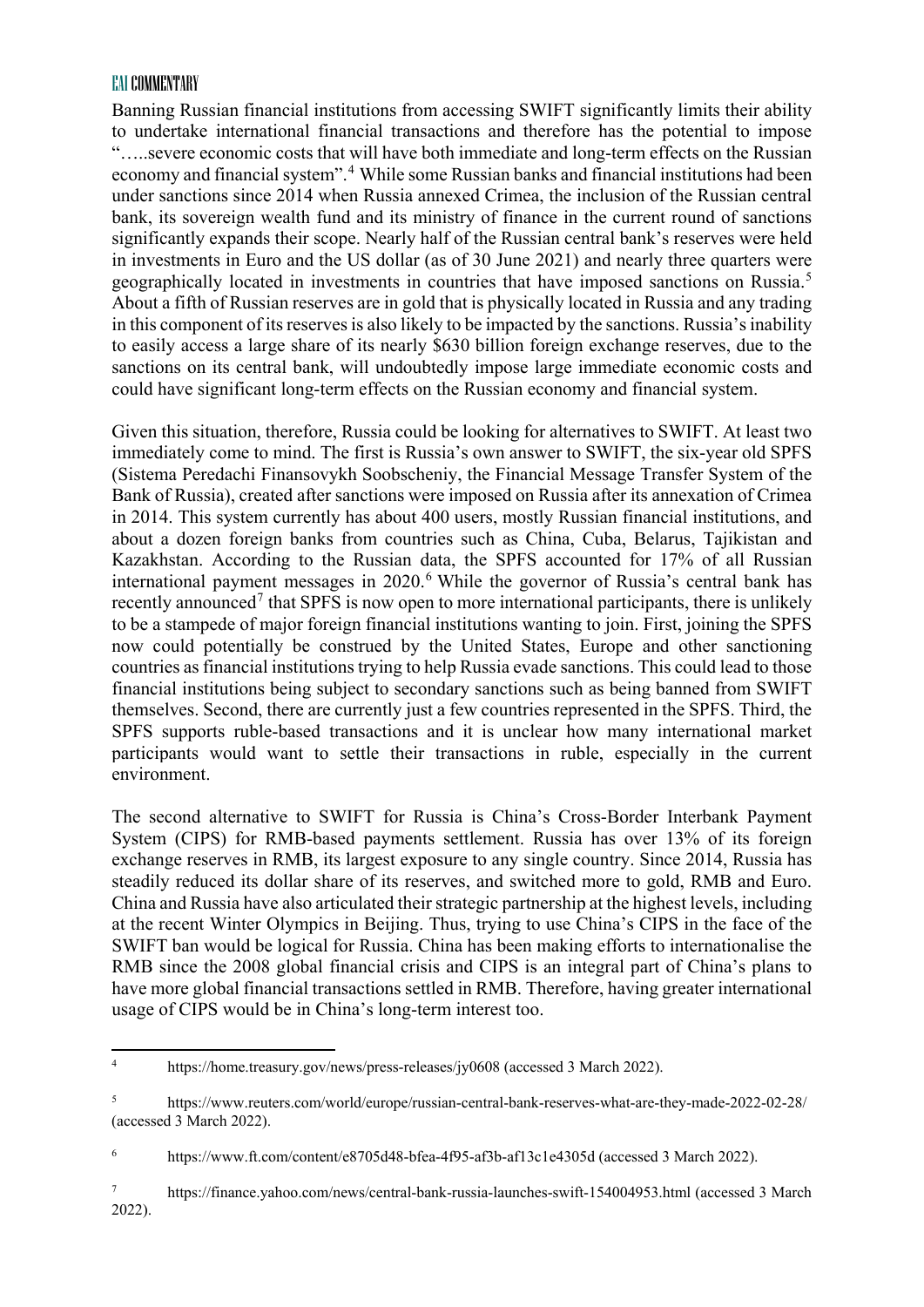$\overline{a}$ 

CIPS, established in 2015, is an international RMB payment and clearance system, similar to the Clearinghouse Interbank Payments System (CHIPS) of the United States (the most widely used payment system in the world). While SWIFT and CHIPS are both cooperatives owned by their members, CIPS is overseen by the People's Bank of China and has both government and private sector shareholders, including some foreign banks. In addition to its payment capabilities, CIPS has messaging functioning that, in theory, could be used in place of SWIFT. However, until now, CIPS continues to use SWIFT as its messaging platform. Therefore, for Russia to be able to use CIPS to bypass SWIFT, CIPS' nascent messaging functionality would need to be developed, tested and made fully operational. This is likely to take time.

Payments through CIPS have been growing rapidly. However, they are still small compared to CHIPS (less than 5%). SWIFT data shows that the RMB accounted for 3.2% of global payments in January 2022, compared to nearly 40% for the US dollar, 37% for the Euro and 6% for the pound sterling. Although membership in CIPS has also been growing, participation of major foreign financial institutions in CIPS still remains limited. As of 31 January 2022, the system had 1,280 users across 103 countries, including 75 directly participating banks and 1,205 indirect participants. [8](#page-2-0) SWIFT, in comparison, has 600 banks from China alone among its 11,000 members. Thus, for now, CIPS remains relatively limited in scope and coverage and does not replace SWIFT as a messaging platform.

Even though China announced on 3 March 2022 that it would not impose financial sanctions on Russia, [9](#page-2-1) actively encouraging Russian financial institutions to make greater use of its financial infrastructure, including CIPS, at this time could still pose challenges for China. Western regulators could take a less-than-kind view of CIPS permitting Russia to sidestep Western sanctions. SWIFT and CIPS, as of today, are also cooperating on several fronts. SWIFT has set up a subsidiary in China in 2019 and formed a joint venture with CIPS. China may therefore consider carefully any steps that it takes to unilaterally undermine this ongoing cooperation. Finally, while Russia's exposure to China is large, the reverse is not the case. Chinese financial institutions and financial infrastructure would have less incentive to make things easier for Russian financial institutions, particularly at this time, and take on the risk of alienating their more important and larger trading and economic partners such as the United States, EU and Japan. The threat of potential secondary sanctions on institutions assisting Russian entities evade sanctions also exists.

For all these reasons, while CIPS, with an enhanced messaging functionality independent of SWIFT, may offer a way for Russian financial institutions to make and receive payments for transactions denominated in RMB, and cushion the impact of some of the sanctions, this is unlikely to significantly impact the overall effects of the SWIFT ban. CIPS could provide a minor reprieve for Russia, but the impact of the SWIFT ban, especially if expanded to more Russian banks, will be much larger. For the Russian central bank, CIPS will continue to provide access to the roughly \$80 billion of its reserves in RMB. However, given that the RMB is not yet convertible and Russian central bank transactions with United States, EU, Canada and the UK are banned, this would be only a partial solution to the problems arising from the sanctions. For China, its larger objective of a more international RMB, of which CIPS is a part, will continue to depend on its own policy actions and the trust of international financial markets therein, deeper financial markets and further liberalisation of its capital account and exchange regimes. While the war in Ukraine and Russia's SWIFT-related problems may enable

<span id="page-2-0"></span><sup>8</sup> https://www.scmp.com/economy/china-economy/article/3168684/what-chinas-swift-equivalent-and-couldit-help-beijing-reduce (accessed 3 March 2022).

<span id="page-2-1"></span><sup>9</sup> https://www.reuters.com/markets/europe/china-banking-regulator-sees-limited-impact-sanctions-russia-2022 -03-02/ (accessed 3 March 2022).